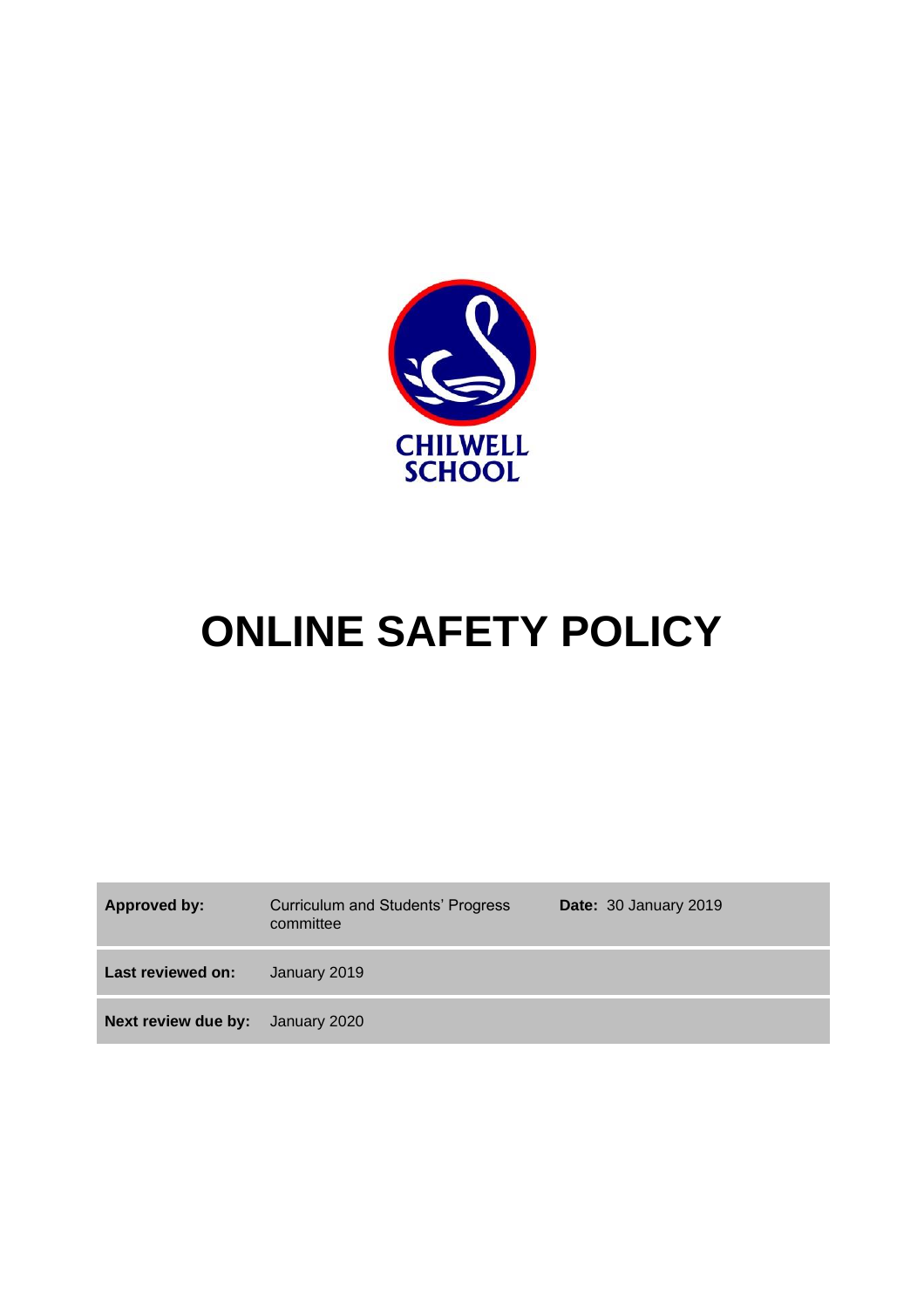# **Contents**

| Appendix 2: acceptable use agreement (staff, governors, volunteers and visitors) 8 |  |
|------------------------------------------------------------------------------------|--|
|                                                                                    |  |
|                                                                                    |  |
|                                                                                    |  |

**…………………………………………………………………………………………………………………………….**

### **1. Aims**

Our school aims to:

- Have robust processes in place to ensure the online safety of pupils, staff, volunteers and governors
- Deliver an effective approach to online safety, which empowers us to protect and educate the whole school community in its use of technology
- Establish clear mechanisms to identify, intervene and escalate an incident, where appropriate

## **2. Legislation and guidance**

This policy is based on the Department for Education's statutory safeguarding guidance, Keeping Children [Safe in Education,](https://www.gov.uk/government/publications/keeping-children-safe-in-education--2) and its advice for schools on [preventing and tackling bullying](https://www.gov.uk/government/publications/preventing-and-tackling-bullying) and searching, screening [and confiscation.](https://www.gov.uk/government/publications/searching-screening-and-confiscation) It also refers to the Department's guidance on [protecting children](https://www.gov.uk/government/publications/protecting-children-from-radicalisation-the-prevent-duty) from radicalisation.

It reflects existing legislation, including but not limited to the [Education Act 1996](https://www.legislation.gov.uk/ukpga/1996/56/contents) (as amended), the [Education and Inspections Act 2006](https://www.legislation.gov.uk/ukpga/2006/40/contents) and the [Equality Act 2010.](https://www.legislation.gov.uk/ukpga/2010/15/contents) In addition, it reflects the [Education Act](http://www.legislation.gov.uk/ukpga/2011/21/contents/enacted)  [2011,](http://www.legislation.gov.uk/ukpga/2011/21/contents/enacted) which has given teachers stronger powers to tackle cyber-bullying by, if necessary, searching for and deleting inappropriate images or files on pupils' electronic devices where they believe there is a 'good reason' to do so.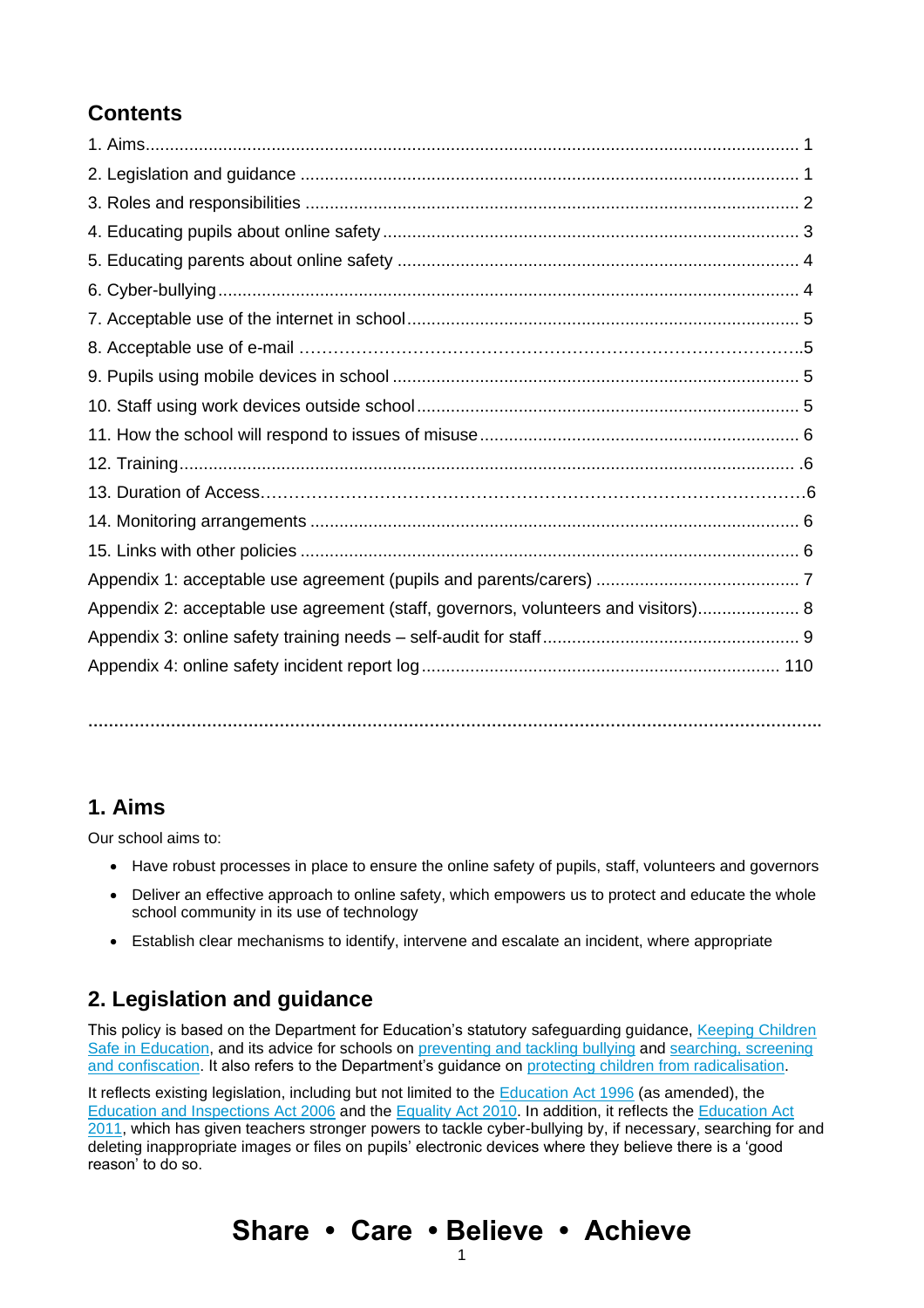The policy also takes into account the [National Curriculum computing programmes of study.](https://www.gov.uk/government/publications/national-curriculum-in-england-computing-programmes-of-study)

### **3. Roles and responsibilities**

#### **3.1 The governing board**

The governing board has overall responsibility for monitoring this policy and holding the headteacher to account for its implementation.

The governing board will co-ordinate regular meetings with appropriate staff to discuss online safety, and monitor online safety logs as provided by the designated safeguarding lead (DSL).

All governors will:

- Ensure that they have read and understand this policy
- Agree and adhere to the terms on acceptable use of the school's ICT systems and the internet (appendix 2)

#### **3.2 The headteacher**

The headteacher is responsible for ensuring that staff understand this policy, and that it is being implemented consistently throughout the school.

#### **3.3 The designated safeguarding lead**

Details of the school's designated safeguarding lead (DSL) [and deputy/deputies] are set out in our child protection and safeguarding policy.

The DSL takes lead responsibility for online safety in school, in particular:

- Supporting the headteacher in ensuring that staff understand this policy and that it is being implemented consistently throughout the school
- Working with the headteacher, ICT manager and other staff, as necessary, to address any online safety issues or incidents
- Ensuring that any online safety incidents are logged (see appendix 4) and dealt with appropriately in line with this policy
- Ensuring that any incidents of cyber-bullying are logged and dealt with appropriately in line with the school behaviour policy
- Updating and delivering staff training on online safety (appendix 3 contains a self-audit for staff on online safety training needs)
- Liaising with other agencies and/or external services if necessary
- Providing regular reports on online safety in school to the headteacher and/or governing board

This list is not intended to be exhaustive.

#### **3.4 The ICT manager**

The ICT manager is responsible for:

- Putting in place appropriate filtering and monitoring systems, which are updated on a regular basis and keep pupils safe from potentially harmful and inappropriate content and contact online while at school, including terrorist and extremist material
- Ensuring that the school's ICT systems are secure and protected against viruses and malware, and that such safety mechanisms are updated regularly
- Conducting a full security check and monitoring the school's ICT systems on a weekly basis
- Blocking access to potentially dangerous sites and, where possible, preventing the downloading of potentially dangerous files
- Ensuring that any online safety incidents are logged (see appendix 4) and dealt with appropriately in line with this policy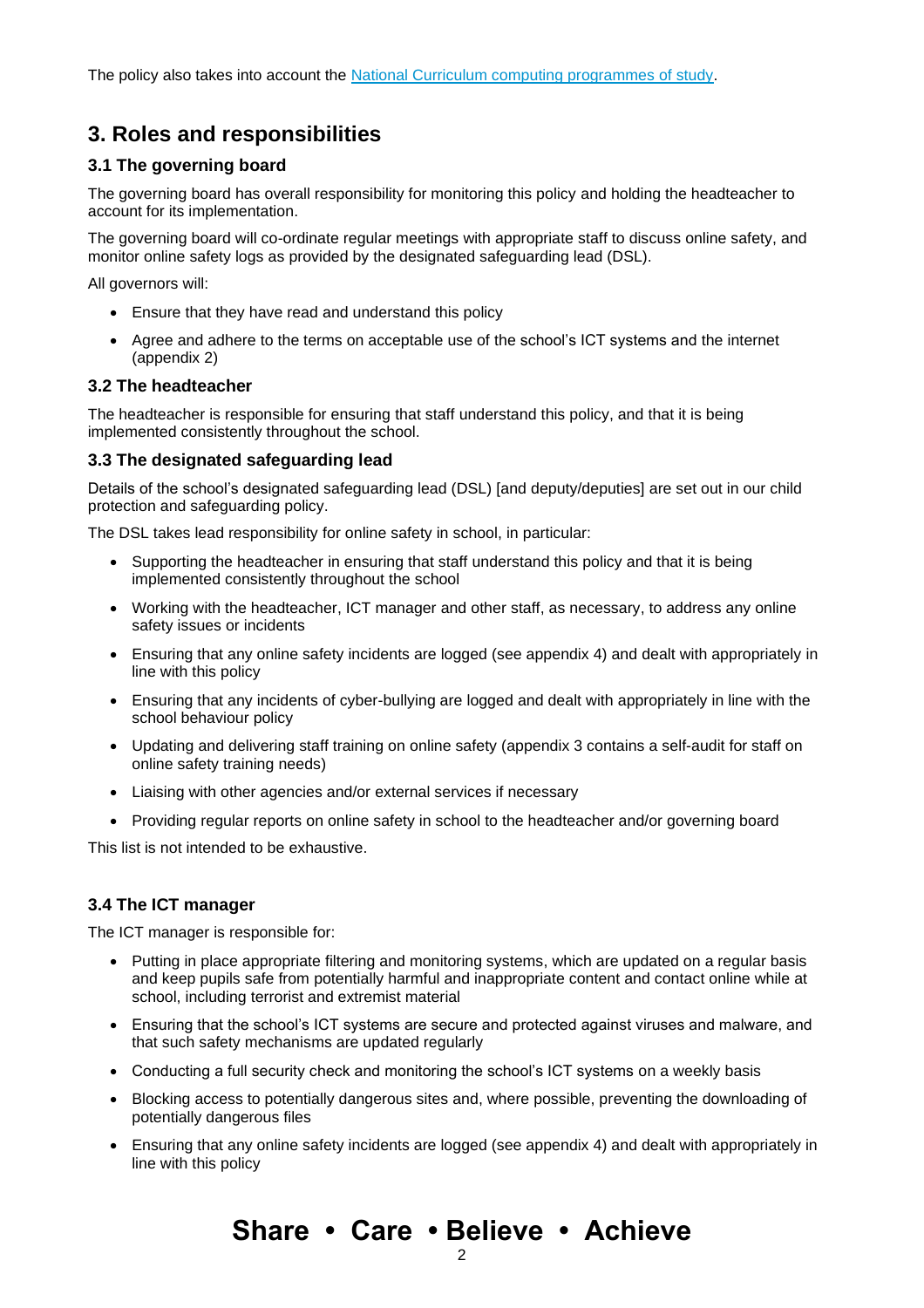• Ensuring that any incidents of cyber-bullying are dealt with appropriately in line with the school behaviour policy

This list is not intended to be exhaustive.

#### **3.5 All staff and volunteers**

All staff, including contractors and agency staff, and volunteers are responsible for:

- Maintaining an understanding of this policy
- Implementing this policy consistently
- Agreeing and adhering to the terms on acceptable use of the school's ICT systems and the internet (appendix 2), and ensuring that pupils follow the school's terms on acceptable use (appendix 1)
- Working with the DSL to ensure that any online safety incidents are logged (see appendix 4) and dealt with appropriately in line with this policy
- Ensuring that any incidents of cyber-bullying are dealt with appropriately in line with the school behaviour policy

This list is not intended to be exhaustive.

#### **3.6 Parents**

Parents are expected to:

- Notify a member of staff or the headteacher of any concerns or queries regarding this policy
- Ensure their child has read, understood and agreed to the terms on acceptable use of the school's ICT systems and internet (appendix 1)

Parents can seek further guidance on keeping children safe online from the following organisations and websites:

- What are the issues?, UK Safer Internet Centre: [https://www.saferinternet.org.uk/advice](https://www.saferinternet.org.uk/advice-centre/parents-and-carers/what-are-issues)[centre/parents-and-carers/what-are-issues](https://www.saferinternet.org.uk/advice-centre/parents-and-carers/what-are-issues)
- Hot topics, Childnet International:<http://www.childnet.com/parents-and-carers/hot-topics>
- Parent factsheet, Childnet International:<http://www.childnet.com/ufiles/parents-factsheet-09-17.pdf>

#### **3.7 Visitors and members of the community**

Visitors and members of the community who use the school's ICT systems or internet will be made aware of this policy, when relevant, and expected to read and follow it. If appropriate, they will be expected to agree to the terms on acceptable use (appendix 2).

### **4. Educating pupils about online safety**

Pupils will be taught about online safety as part of the curriculum.

In **Key Stage 3**, pupils will be taught to:

- Understand a range of ways to use technology safely, respectfully, responsibly and securely, including protecting their online identity and privacy
- Recognise inappropriate content, contact and conduct, and know how to report concerns

Pupils in **Key Stage 4** will be taught:

- To understand how changes in technology affect safety, including new ways to protect their online privacy and identity
- How to report a range of concerns

The safe use of social media and the internet will also be covered in other subjects where relevant.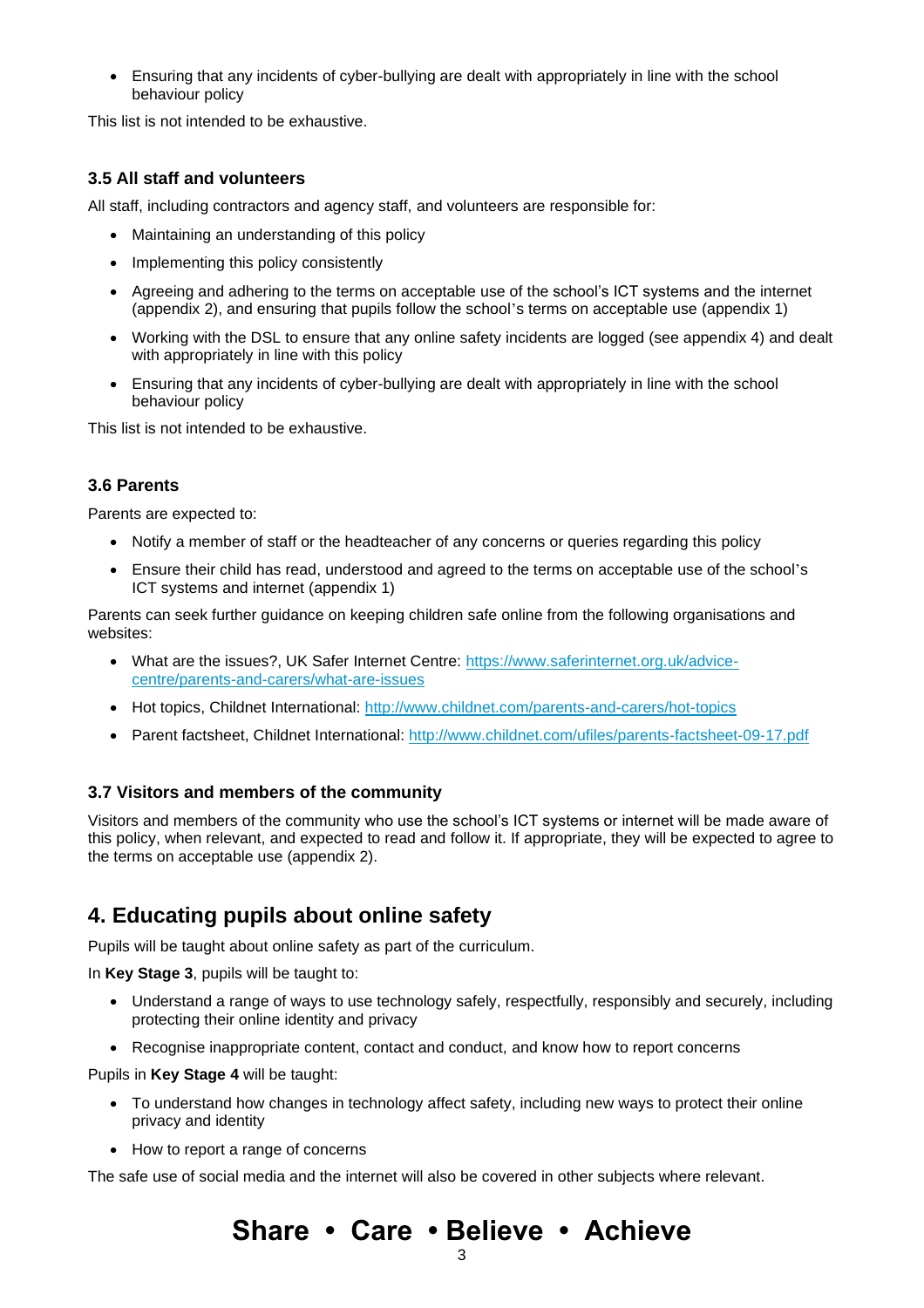The school will use assemblies to raise pupils' awareness of the dangers that can be encountered online and may also invite speakers to talk to pupils about this.

### **5. Educating parents about online safety**

The school will raise parents' awareness of internet safety in letters or other communications home, and in information via our website. This policy will also be shared with parents.

Online safety will also be covered during parents' evenings.

If parents have any queries or concerns in relation to online safety, these should be raised in the first instance with the headteacher and/or the DSL.

Concerns or queries about this policy can be raised with any member of staff or the headteacher.

# **6. Cyber-bullying**

#### **6.1 Definition**

Cyber-bullying takes place online, such as through social networking sites, messaging apps or gaming sites. Like other forms of bullying, it is the repetitive, intentional harming of one person or group by another person or group, where the relationship involves an imbalance of power. (See also the school behaviour policy.)

#### **6.2 Preventing and addressing cyber-bullying**

To help prevent cyber-bullying, we will ensure that pupils understand what it is and what to do if they become aware of it happening to them or others. We will ensure that pupils know how they can report any incidents and are encouraged to do so, including where they are a witness rather than the victim.

The school will actively discuss cyber-bullying with pupils, explaining the reasons why it occurs, the forms it may take and what the consequences can be. Form tutors will discuss cyber-bullying with their tutor groups, and the issue will be addressed in assemblies.

Teaching staff are also encouraged to find opportunities to use aspects of the curriculum to cover cyberbullying. This includes personal, social, health and economic (PSHE) education, and other subjects where appropriate.

All staff, governors and volunteers (where appropriate) receive training on cyber-bullying, its impact and ways to support pupils, as part of safeguarding training (see section 11 for more detail).

The school also sends information/leaflets on cyber-bullying to parents so that they are aware of the signs, how to report it and how they can support children who may be affected.

In relation to a specific incident of cyber-bullying, the school will follow the processes set out in the school behaviour policy. Where illegal, inappropriate or harmful material has been spread among pupils, the school will use all reasonable endeavours to ensure the incident is contained.

The DSL will consider whether the incident should be reported to the police if it involves illegal material, and will work with external services if it is deemed necessary to do so.

#### **6.3 Examining electronic devices**

School staff have the specific power under the Education and Inspections Act 2006 (which has been increased by the Education Act 2011) to search for and, if necessary, delete inappropriate images or files on pupils' electronic devices, including mobile phones, iPads and other tablet devices, where they believe there is a 'good reason' to do so.

When deciding whether there is a good reason to examine or erase data or files on an electronic device, staff must reasonably suspect that the data or file in question has been, or could be, used to:

- Cause harm, and/or
- Disrupt teaching, and/or
- Break any of the school rules

If inappropriate material is found on the device, it is up to the staff member in conjunction with the DSL or other member of the senior leadership team to decide whether they should:

• Delete that material, or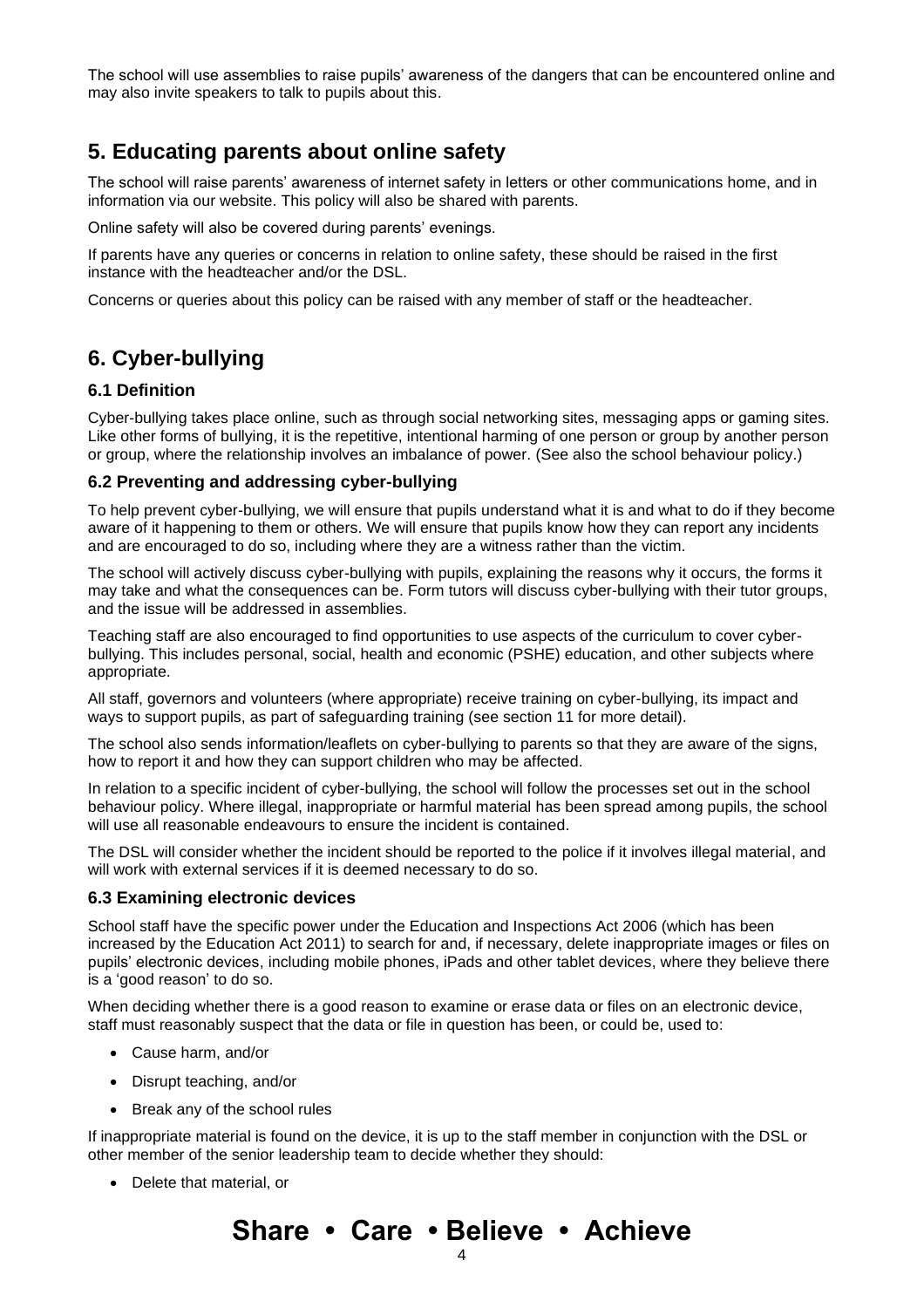- Retain it as evidence (of a criminal offence or a breach of school discipline), and/or
- Report it to the police

Any searching of pupils will be carried out in line with the DfE's latest guidance on [screening, searching and](https://www.gov.uk/government/publications/searching-screening-and-confiscation)  [confiscation.](https://www.gov.uk/government/publications/searching-screening-and-confiscation)

Any complaints about searching for or deleting inappropriate images or files on pupils' electronic devices will be dealt with through the school complaints procedure.

### **7. Acceptable use of the internet in school**

All pupils, parents, staff, volunteers and governors are expected to sign an agreement regarding the acceptable use of the school's ICT systems and the internet (appendices 1 and 2). Visitors will be expected to read and agree to the school's terms on acceptable use if relevant.

Use of the school's internet must be for educational purposes only, or for the purpose of fulfilling the duties of an individual's role.

We will monitor the websites visited by pupils, staff, volunteers, governors and visitors (where relevant) to ensure they comply with the above.

More information is set out in the acceptable use agreements in appendices 1 and 2.

### **8. Acceptable use of e-mail**

All pupils, staff and governors:

- may only use their approved school email accounts on the school system.
- will immediately tell a teacher or member of SLT if they receive an offensive email.
- must not reveal their personal details in email communications or those of others, or arrange to meet anyone without specific permission.
- will treat incoming email as suspicious and not open attachments unless the author is known.
- will not forward chain emails.

### **9. Pupils using mobile devices in school**

Pupils may bring mobile devices into school, but are not permitted to use them during:

- the school day
- clubs before or after school, or any other activities organised by the school

Any use of mobile devices in school by pupils must be in line with the acceptable use agreement (see appendix 1).

Any breach of the acceptable use agreement by a pupil may trigger disciplinary action in line with the school behaviour policy, which may result in the confiscation of their device.

### **10. Staff using work devices outside school**

Staff members using a work device outside school must not install any unauthorised software on the device and must not use the device in any way which would violate the school's terms of acceptable use, as set out in appendix 2.

Staff must ensure that their work device is secure and password-protected, and that they do not share their password with others. They must take all reasonable steps to ensure the security of their work device when using it outside school. Data relating to the school must only be stored or transferred using a school issued, encrypted external hard drive. Staff members must ensure that all data stored or transferred on a school issued external hard drive, has also been backed up in a secure location.

If staff have any concerns over the security of their device, they must seek advice from the ICT manager.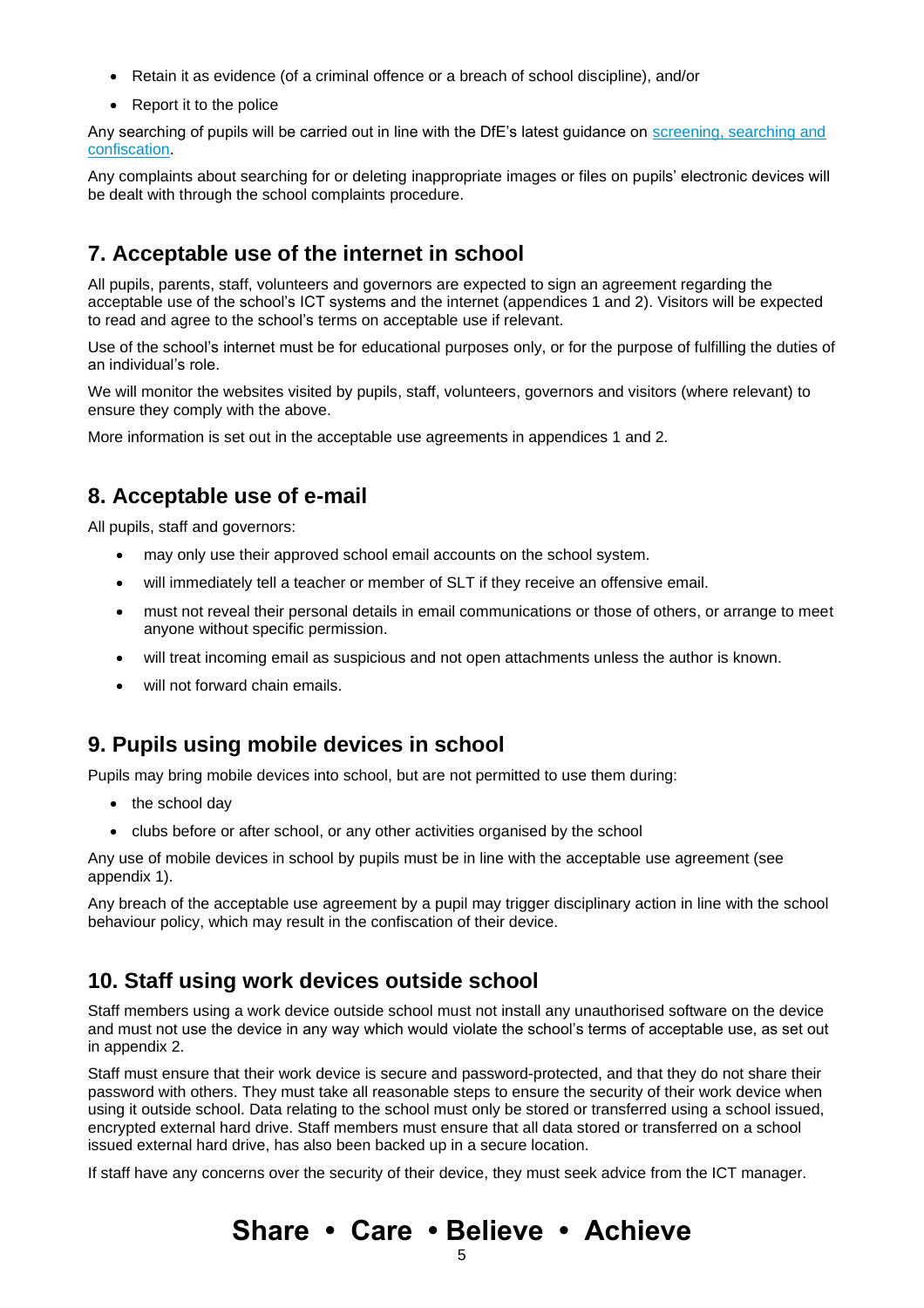### **11. How the school will respond to issues of misuse**

Where a pupil misuses the school's ICT systems or internet, we will follow the procedures set out in the behaviour policy. The action taken will depend on the individual circumstances, nature and seriousness of the specific incident, and will be proportionate.

Where a staff member misuses the school's ICT systems or the internet, or misuses a personal device where the action constitutes misconduct, the matter will be dealt with in accordance with the staff disciplinary procedures. The action taken will depend on the individual circumstances, nature and seriousness of the specific incident.

The school will consider whether incidents which involve illegal activity or content, or otherwise serious incidents, should be reported to the police.

### **12. Training**

All new staff members will receive training, as part of their induction, on safe internet use and online safeguarding issues including cyber-bullying and the risks of online radicalisation.

All staff members will receive refresher training at least once each academic year as part of safeguarding training, as well as relevant updates as required (for example through emails, e-bulletins and staff meetings).

The DSL [and deputy/deputies] will undertake child protection and safeguarding training, which will include online safety, at least every 2 years. They will also update their knowledge and skills on the subject of online safety at regular intervals, and at least annually.

Governors will receive training on safe internet use and online safeguarding issues as part of their safeguarding training.

Volunteers will receive appropriate training and updates, if applicable.

More information about safeguarding training is set out in our child protection and safeguarding policy.

### **13. Duration of access**

Pupils will only be allowed access to the school system and associated storage (P:Drive, Google Drive and e-mail) whilst on roll at Chilwell School. Access will be terminated on date of leaving.

Staff member will have access to the school system and associated storage (P:Drive, Google Drive and email) whilst employed by Chilwell School. Access will be terminated on date of termination of contract. All ICT devices must be returned before the final date of leaving.

Governors will be allowed access to the school system and associated storage (P:Drive, Google Drive and e-mail) during their term of office at Chilwell School. Access will be terminated on final date of term of office..

### **14. Monitoring arrangements**

The DSL logs behaviour and safeguarding issues related to online safety. An incident report log can be found in appendix 4.

This policy will be reviewed every three years by the Head teacher. At every review, the policy will be shared with the governing board.

### **15. Links with other policies**

This online safety policy is linked to our:

- Child protection and safeguarding policy
- Behaviour policy
- Staff disciplinary procedures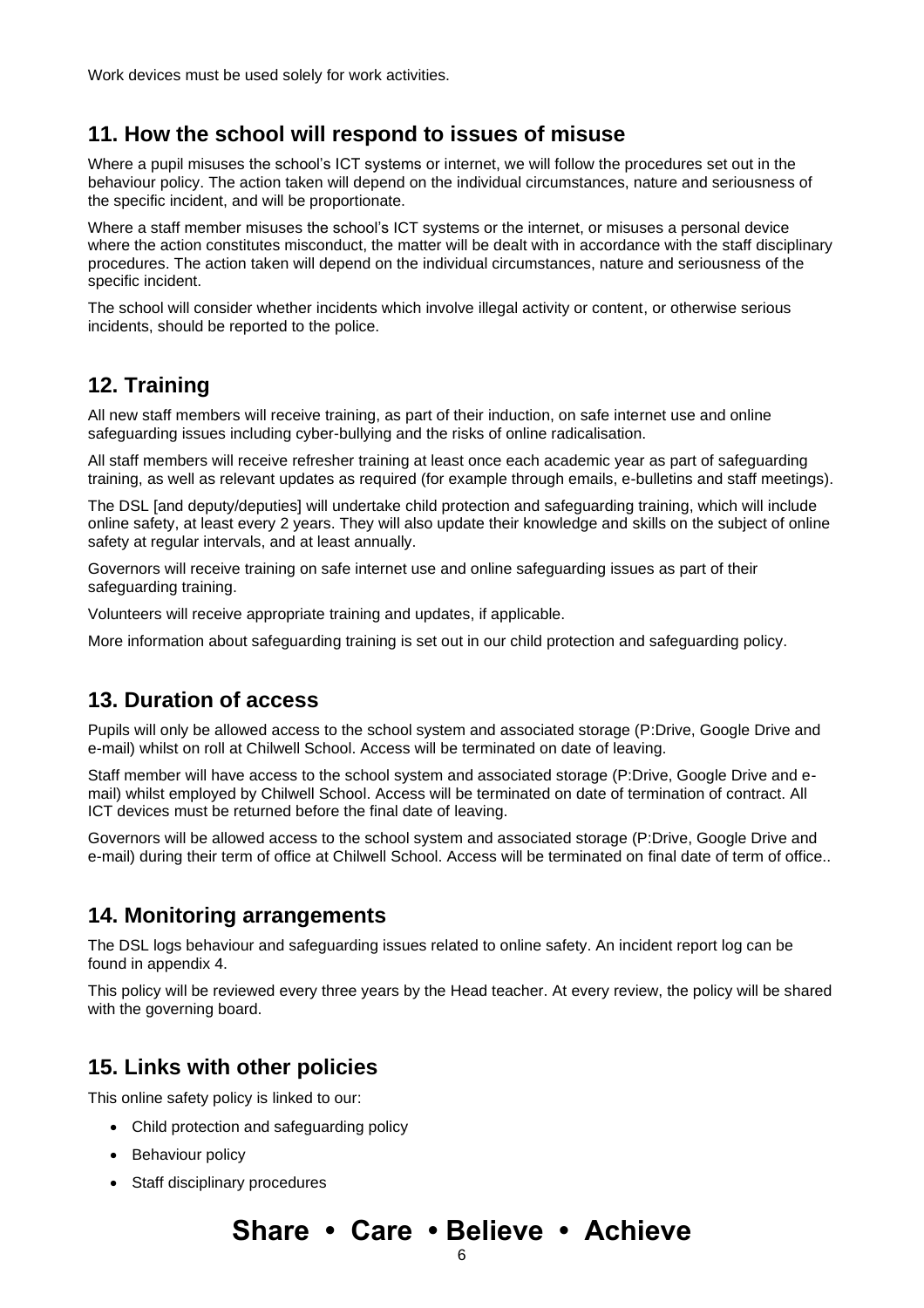- Data protection policy and privacy notices
- Complaints procedure

**Appendix 1: acceptable use agreement (pupils and parents/carers)**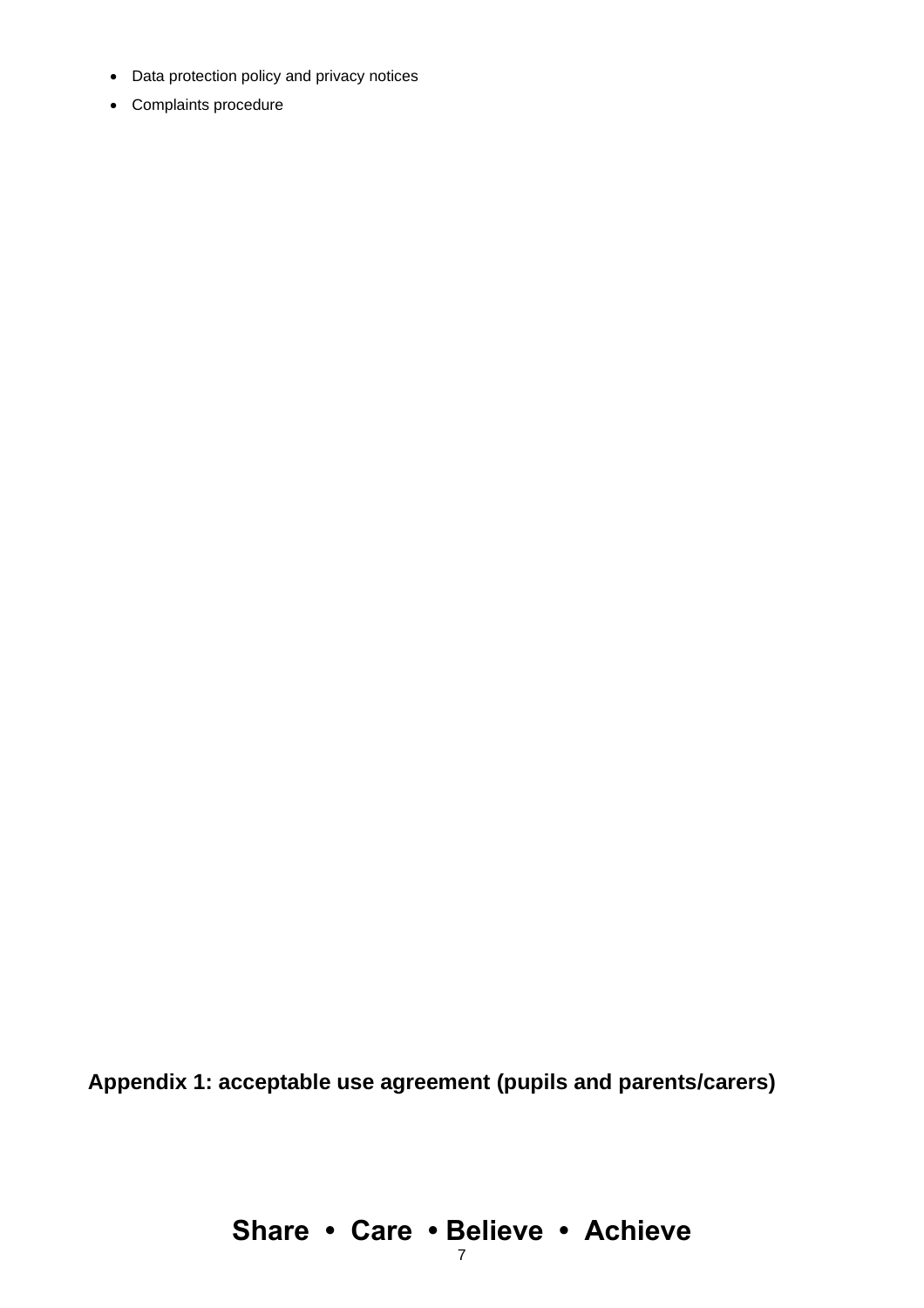#### **Acceptable use of the school's ICT systems and internet: agreement for pupils and parents/carers**

#### **Name of pupil:**

**When using the school's ICT systems and accessing the internet in school, I will not:** 

- Use them for a non-educational purpose
- Use them without a teacher being present, or without a teacher's permission
- Access any inappropriate websites
- Access social networking sites (unless my teacher has expressly allowed this as part of a learning activity)
- Use chat rooms
- Use any e-mail accounts other than my Chilwell School e-mail account
- Open any attachments in emails, or follow any links in emails, without first checking with a teacher
- Use any inappropriate language when communicating online, including in emails
- Share my password with others or log in to the school's network using someone else's details
- Give my personal information (including my name, address or telephone number) to anyone without the permission of my teacher or parent/carer
- Arrange to meet anyone offline without first consulting my parent/carer, or without adult supervision

If I bring a personal mobile phone or other personal electronic device into school:

- I will not use it during the school day, including tutor time, clubs or other activities organised by the school, without a teacher's permission
- I will use it responsibly, and will not access any inappropriate websites or other inappropriate material or use inappropriate language when communicating online

I agree that the school will monitor the websites I visit.

I will immediately let a teacher or other member of staff know if I find any material which might upset, distress or harm me or others.

I will always use the school's ICT systems and internet responsibly.

I understand that I will only have access to the school's ICT systems whilst I am a pupil at the school.

| Signed (pupil):                                                                                                                                                                                                                                                                                                                                                     | Date: |  |  |  |
|---------------------------------------------------------------------------------------------------------------------------------------------------------------------------------------------------------------------------------------------------------------------------------------------------------------------------------------------------------------------|-------|--|--|--|
| Parent/carer agreement: I agree that my child can use the school's ICT systems and internet when<br>appropriately supervised by a member of school staff. I agree to the conditions set out above for pupils<br>using the school's ICT systems and internet, and for using personal electronic devices in school, and<br>will make sure my child understands these. |       |  |  |  |
| Signed (parent/carer):                                                                                                                                                                                                                                                                                                                                              | Date: |  |  |  |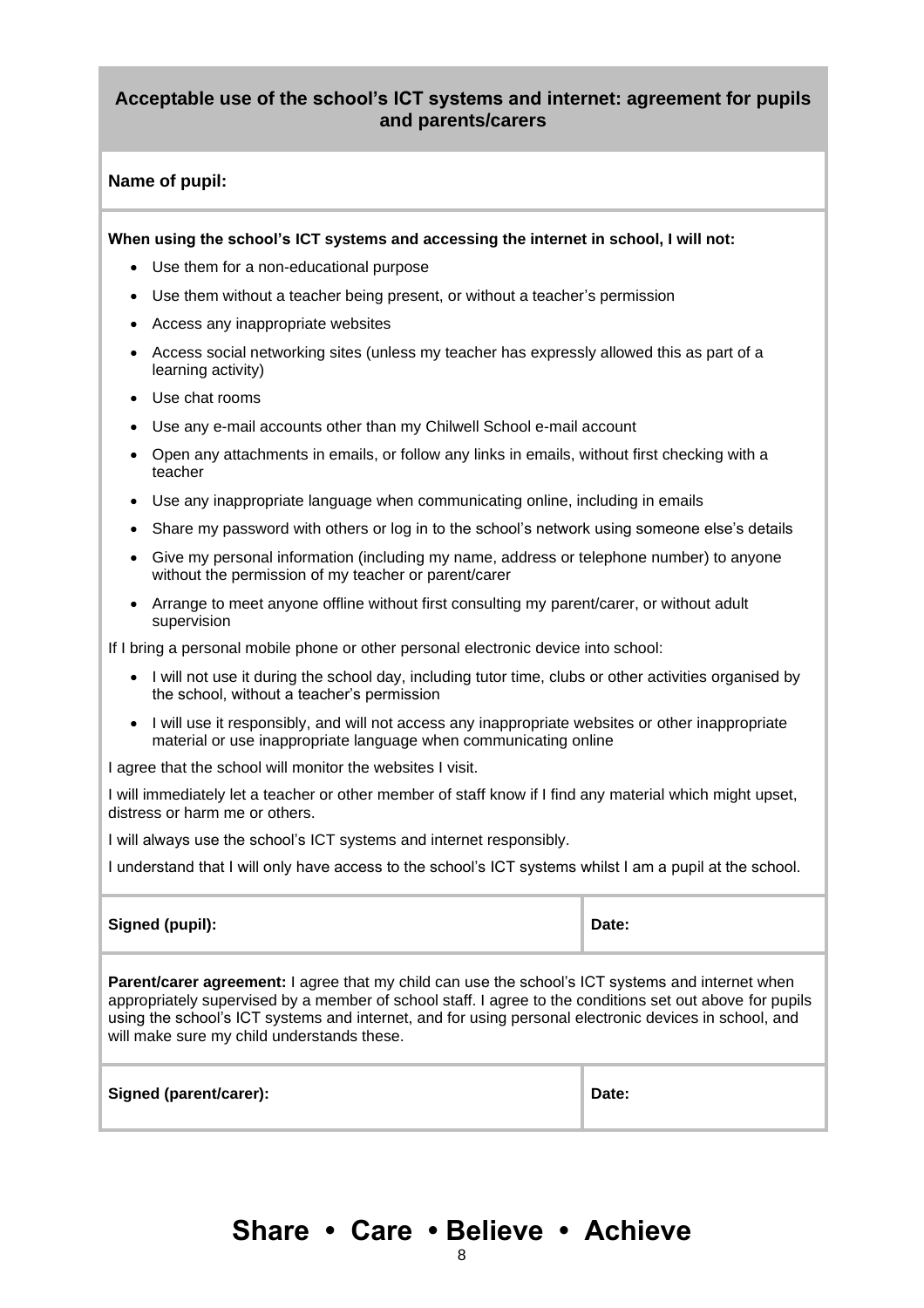### **Appendix 2: acceptable use agreement (staff, governors, volunteers and visitors)**

#### **Acceptable use of the school's ICT systems and the internet: agreement for staff, governors, volunteers and visitors**

#### **Name of staff member/governor/volunteer/visitor:**

When using the school's ICT systems and accessing the internet in school, or outside school on a work device, I will not:

- Access, or attempt to access inappropriate material, including but not limited to material of a violent, criminal or pornographic nature
- Use them in any way which could harm the school's reputation
- Access social networking sites or chat rooms
- Use any improper language when communicating online, including in emails or other messaging services
- Install any unauthorised software
- Use any e-mail accounts other than my Chilwell School e-mail account
- Share my password with others or log in to the school's network using someone else's details

I will only use the school's ICT systems and access the internet in school, or outside school on a work device, for educational purposes or for the purpose of fulfilling the duties of my role.

I agree that the school will monitor the websites I visit.

I will take all reasonable steps to ensure that work devices are secure and password-protected when using them outside school, and keep all data securely stored in accordance with this policy and the school's data protection policy.

I will let the designated safeguarding lead (DSL) and ICT manager know if a pupil informs me they have found any material which might upset, distress or harm them or others, and will also do so if I encounter any such material.

I will always use the school's ICT systems and internet responsibly, and ensure that pupils in my care do so too.

I understand that I will only have access to the school's ICT system whilst working at Chilwell School.

| Signed (staff member/governor/volunteer/visitor): | Date: |
|---------------------------------------------------|-------|
|                                                   |       |
|                                                   |       |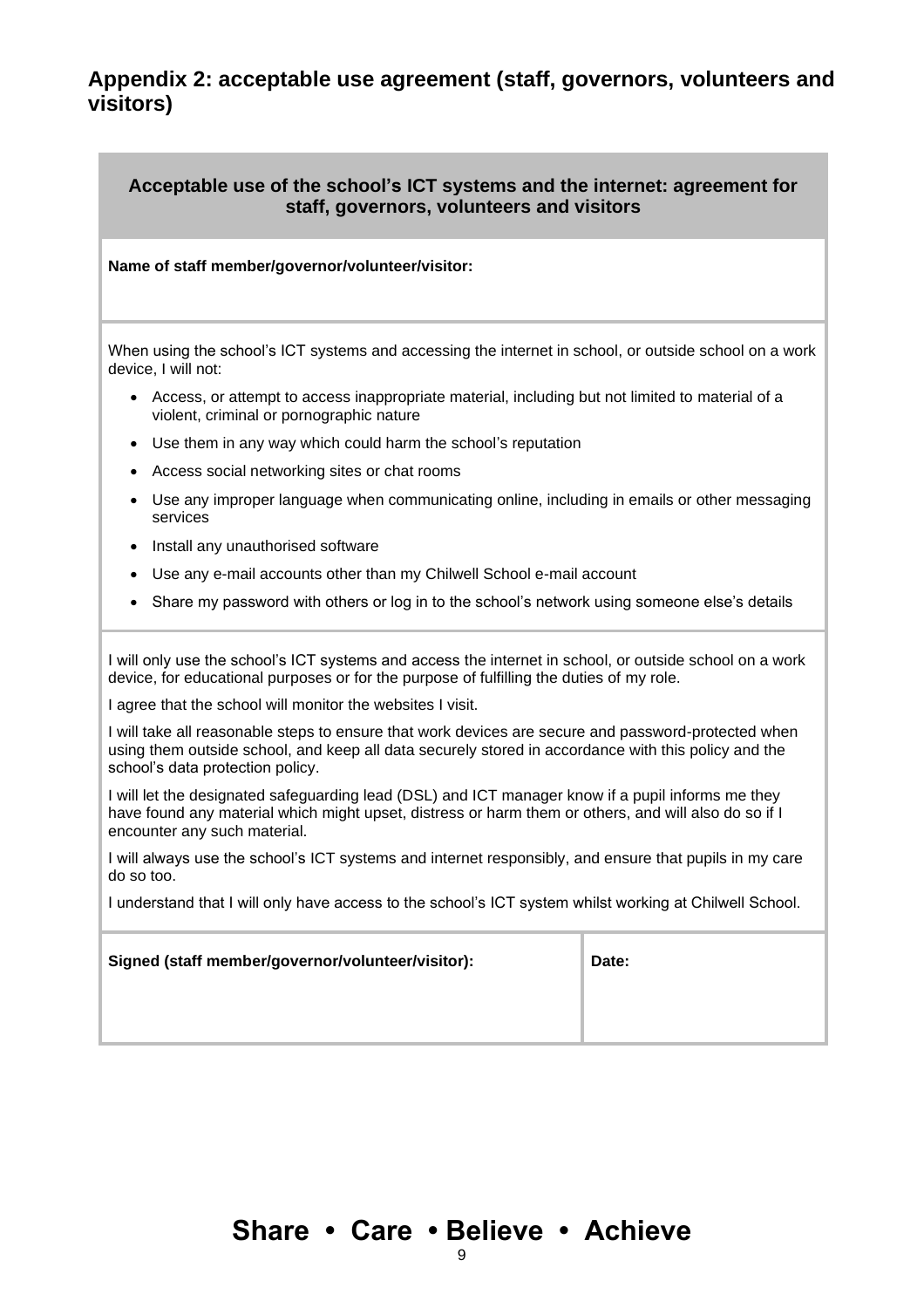# **Appendix 3: online safety training needs – self-audit for staff**

| Online safety training needs audit                                                                                     |       |  |  |  |  |
|------------------------------------------------------------------------------------------------------------------------|-------|--|--|--|--|
| Name of staff member/volunteer:                                                                                        | Date: |  |  |  |  |
| Do you know the name of the person who has lead responsibility for<br>online safety in school?                         |       |  |  |  |  |
| Do you know what you must do if a pupil approaches you with a concern<br>or issue?                                     |       |  |  |  |  |
| Are you familiar with the school's acceptable use agreement for staff,<br>volunteers, governors and visitors?          |       |  |  |  |  |
| Are you familiar with the school's acceptable use agreement for pupils<br>and parents?                                 |       |  |  |  |  |
| Do you regularly change your password for accessing the school's ICT<br>systems?                                       |       |  |  |  |  |
| Are you familiar with the school's approach to tackling cyber-bullying?                                                |       |  |  |  |  |
| Are there any areas of online safety in which<br>you would like training/further training? Please<br>record them here. |       |  |  |  |  |